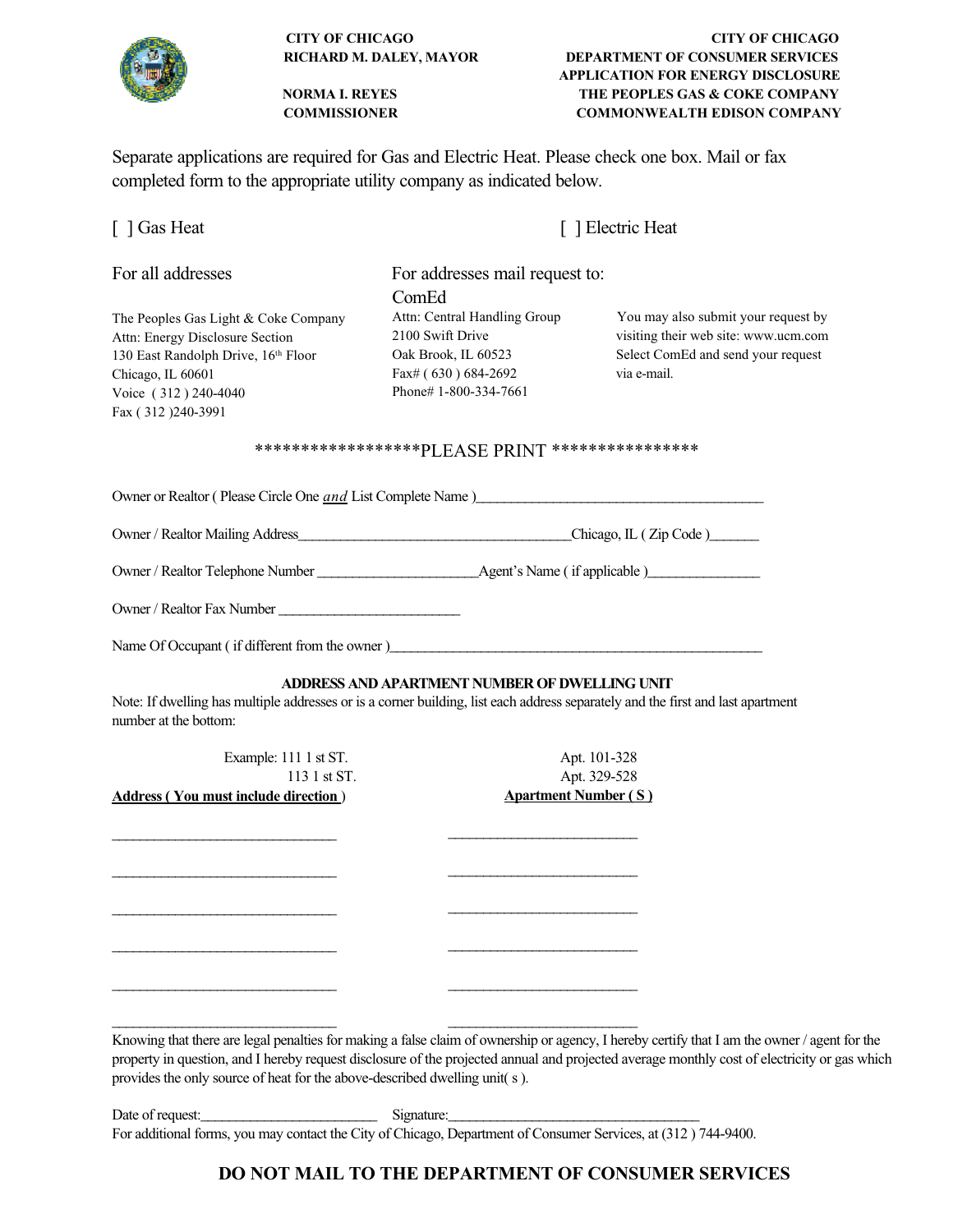**CITY OF CHICAGO DEPARTMENT OF CONSUMER SERVICES**

# **HEATING COST DISCLOSURE RULES AND REGULATIONS**

**City of Chicago Richard M. Daley Mayor**

 **Norma I. Reyes Commissioner**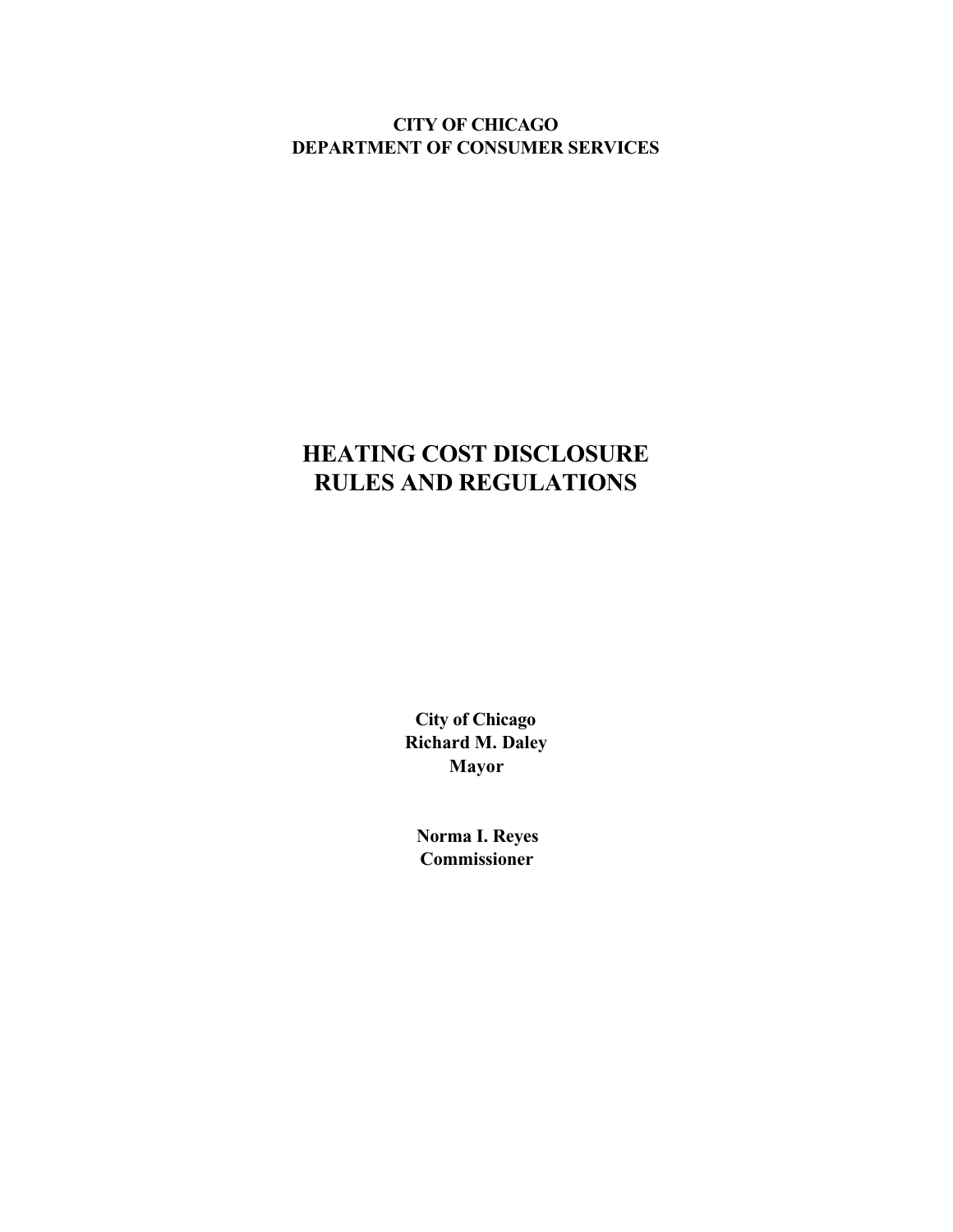These rules and regulations are promulgated by the Commissioner of Consumer Services under the authority granted in Section 5-16-060 of the Municipal Code of Chicago.

Table of Contents

# (OVERVIEW)

I. Heating Cost Disclosure - Rental Property

II. Heating Cost Disclosure -Sale of Property

III. Disclosure Exception for New Heating Systems -- Rentals and Bales

IV. Public Education

V. Enforcement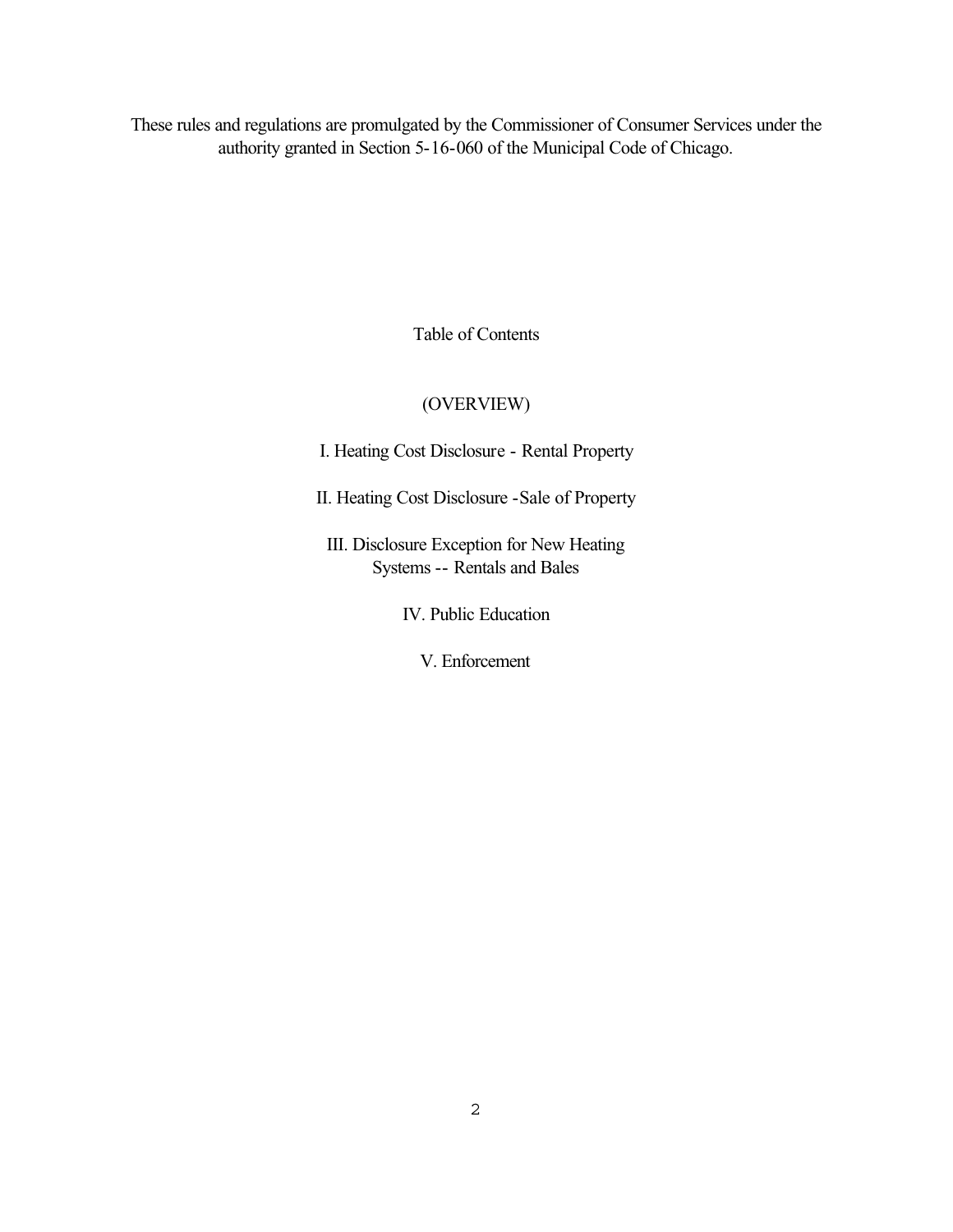# HEATING COST DISCLOSURE RULES AND REGULATIONS

#### **Overview**

The provisions of Chapter 5-16 of the Municipal Code apply to:

- 1. Owners and agents of owners of rental dwelling units in which utility service for heat is individually metered to each dwelling unit and tenants are directly responsible to the utility company for paying the cost of energy to supply heat.
- 2. Owners of residential dwelling units and buildings (and their agents) who are selling said units and buildings.

### **Exemptions**

- 1. Exempt are non-conventional heating systems in which the primary source of heat (steam, hot water, hot air, etc.) is provided centrally by the landlord or building management and the cost of which is not directly or indirectly billed to the occupant based on individual dwelling unit usage. The exemption remains even if the tenant bears the minor ancillary cost (of operating a fan distribution system, for example) for which the tenant is individually billed by an energy utility.
- 2. Not exempt are heating systems, conventional and non-conventional, in which the primary source of heat (steam, hot water, hot air, etc.) is provided centrally by the landlord or building management and the cost of which is directly or indirectly billed to the occupant through a sub metering or allocation or other calculation methodology directly related to individual dwelling unit usage. For the purposes of such a heating system the words "utility company" as used in Section 5-16-020(a) and "any utility or fuel supplier" as used in Section 5-16-050(a) shall be defined to include the landlord or building management which supplies and bills for the primary source of heat.
- 3. Notwithstanding the provisions of 2 (above), exempt from disclosure are condominium, cooperative, or other dwelling units in which the primary source of heat is provided centrally by the landlord or building management and the costs of energy for heating are shared and indirectly billed on some basis not directly related to individual dwelling unit usage such as an allocation based on floor space.

The Chicago Department of Consumer Services is responsible for enforcing the provisions of this ordinance and for publishing the Rules and Regulations as contained herein.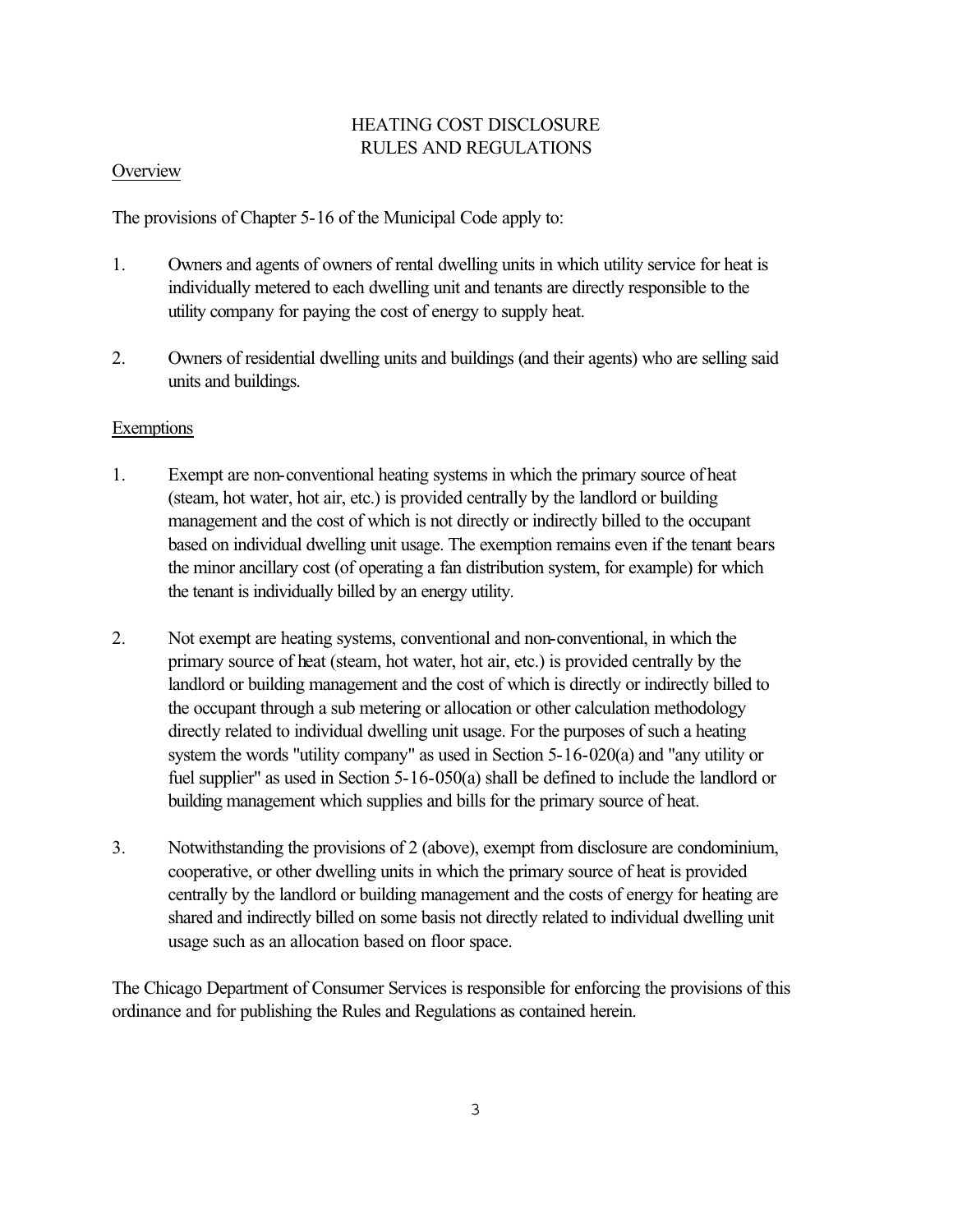#### I. Heating Cost Disclosure--Rental Property

- A. A building owner/agent is required to provide a tenant, as part of his/her lease agreement, the projected annual and average monthly cost of utility service based on energy consumption during the most recent period of twelve months continuous occupancy by one or more occupants, current or estimated rates and normal weather.
- B. This information is required only when it is a first time lease between the building owner/agent and tenant on a particular unit. Renewal leases do not require this information.
- C. This information must be provided to the tenant prior to any written or verbal agreement to enter into the lease and prior to any exchange of money.
- D. When information is required to be disclosed under the ordinance, the information must be incorporated into every written lease agreement either through a specific provision of the lease detailing the estimated annual energy cost and the estimated average monthly energy cost or through a specific provision incorporating by reference the utility disclosure form which would be attached to the written lease.
- E. The tenant must be given a copy of the completed Heating Cost Disclosure Form and must complete and sign a Receipt For Disclosure to verify that the form was received.
- F. The completed Heating Cost Disclosure Form given to the tenant, and from which the lease information is taken, must be less than six (6) months old.
- G. To obtain a completed Heating Cost Disclosure Form, the building owner/agent must make a request in writing to the public utility company. It is required that a standard Heating Cost Request Form be used, one for each unit for which information is being requested. Copies of these forms will be made available through the Chicago Department of Consumer Services.
- H. Disclosure requests for more than five (5) units may be made on the same form if such form has been previously approved by the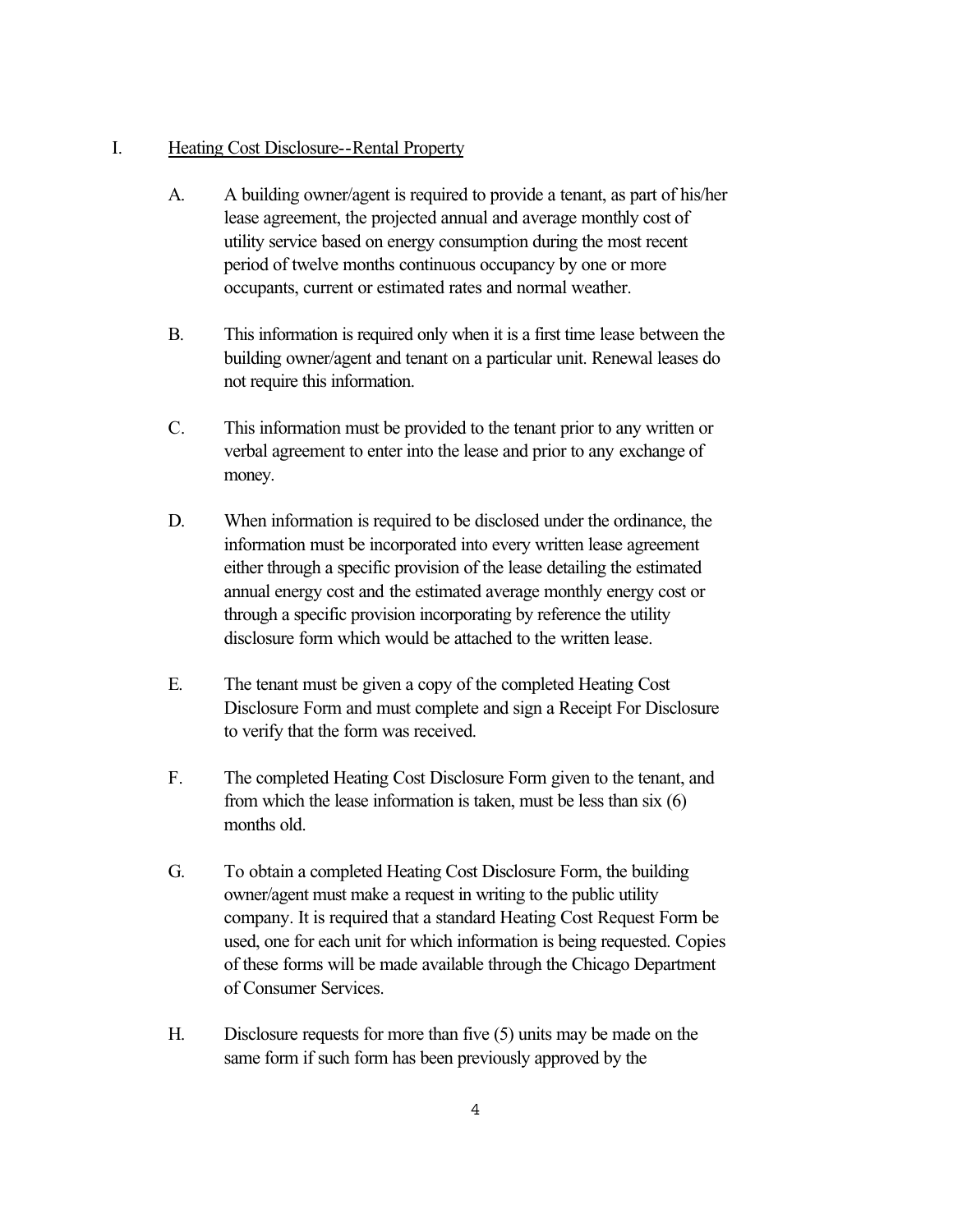Commissioner of Consumer Services.

- I. The public utility company is required to send the building owner/agent a completed Heating Cost Disclosure Form within two weeks from the date the written request is received.
- J. If a disclosure request contains more than five (5) units on the same form, the utility company may send one disclosure form containing all the units for which information is requested to the building owner/agent. The building owner/ agent must transfer this information onto the approved Heating Cost Disclosure Forms before giving it to the tenant.

## II. Heating Cost Disclosure - Sale of Property

- A. An owner/agent of a residential unit or building is required, at the time of any offering for sale or transfer of the beneficial interest in such property, (including contract sale), to provide the purchaser or prospective purchaser:
	- 1. Copies of bills or receipts for heating utility or fuel costs for the dwelling unit or building for the previous twelve months during which the dwelling unit or building was continuously occupied, or
	- 2. A Heating Cost Disclosure Form completed by the utility company.
- B. The written contract executing the sale or transfer of the property must include the heating cost disclosure information in the form described as follows:
	- 1. Single Family Dwelling: The monthly and total annual consumption and cost for the primary heating energy or fuel;
	- 2. For the entire building or for a dwelling unit in a multi-family building in which heating service for such dwelling is centrally metered and owner or tenant paid: Total cost and consumption for the primary heating energy or fuel for the entire building and the amounts thereof allocated to any particular dwelling unit in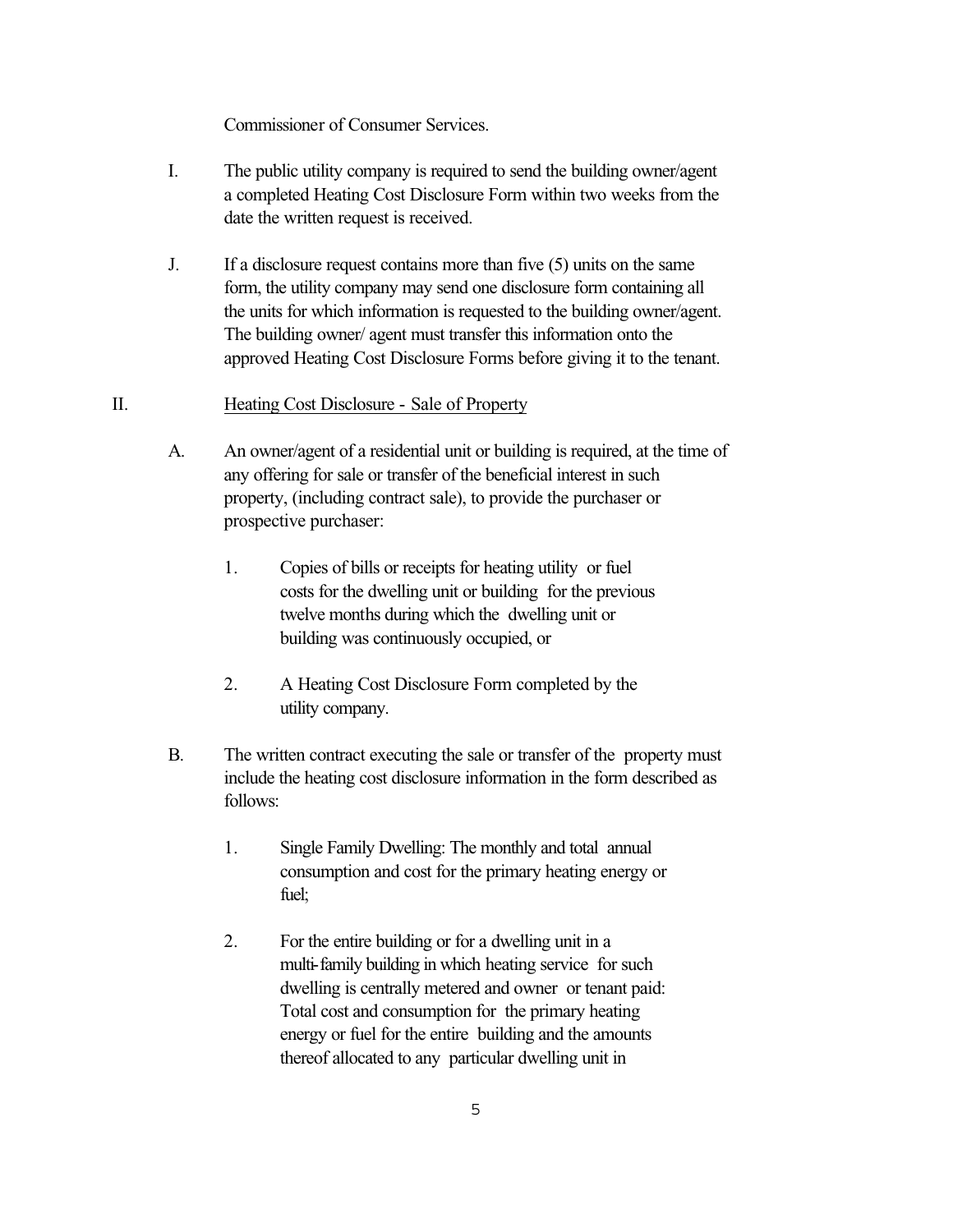question, if applicable;

3. For the entire building or for a dwelling unit in a multi-family building in which the heating service for such dwelling units are individually metered to each dwelling unit and owner or tenant paid: The total cost and consumption of the primary heating energy or fuel for the entire building and the amounts billed to any particular dwelling unit in question, if applicable.

## III. Disclosure Exception for New Heating Systems--Rentals and Sales

- A. For any dwelling unit which has been newly converted to a natural gas or electric individually metered heating system or for new construction of a property primarily heated by natural gas or electricity which does not have any energy consumption history for the individually metered system, the owner/agent shall provide estimates of the unit's energy consumption for the utility service used for primary heating to a lessee, prospective tenant, purchaser or prospective purchaser.
- B. Such estimates may be supplied by a utility company, a registered professional engineer, or architect and must be performed by the "degree day method" prescribed in the most recent Handbook of the American Society of Heating, Refrigerating and Air-Conditioning Engineers (ASHRAM).

# IV. Public Education

- A. The Chicago Department of Consumer Services will work with the Chicago Board of Realtors and the utility companies to inform building owners and their agents about the provisions and requirements of this ordinance.
- B. The Chicago Department or Consumer Services will work with the utility companies, community organizations, and other public and private agencies to inform the public of their right to obtain heating cost information prior to leasing or purchasing residential units or buildings.